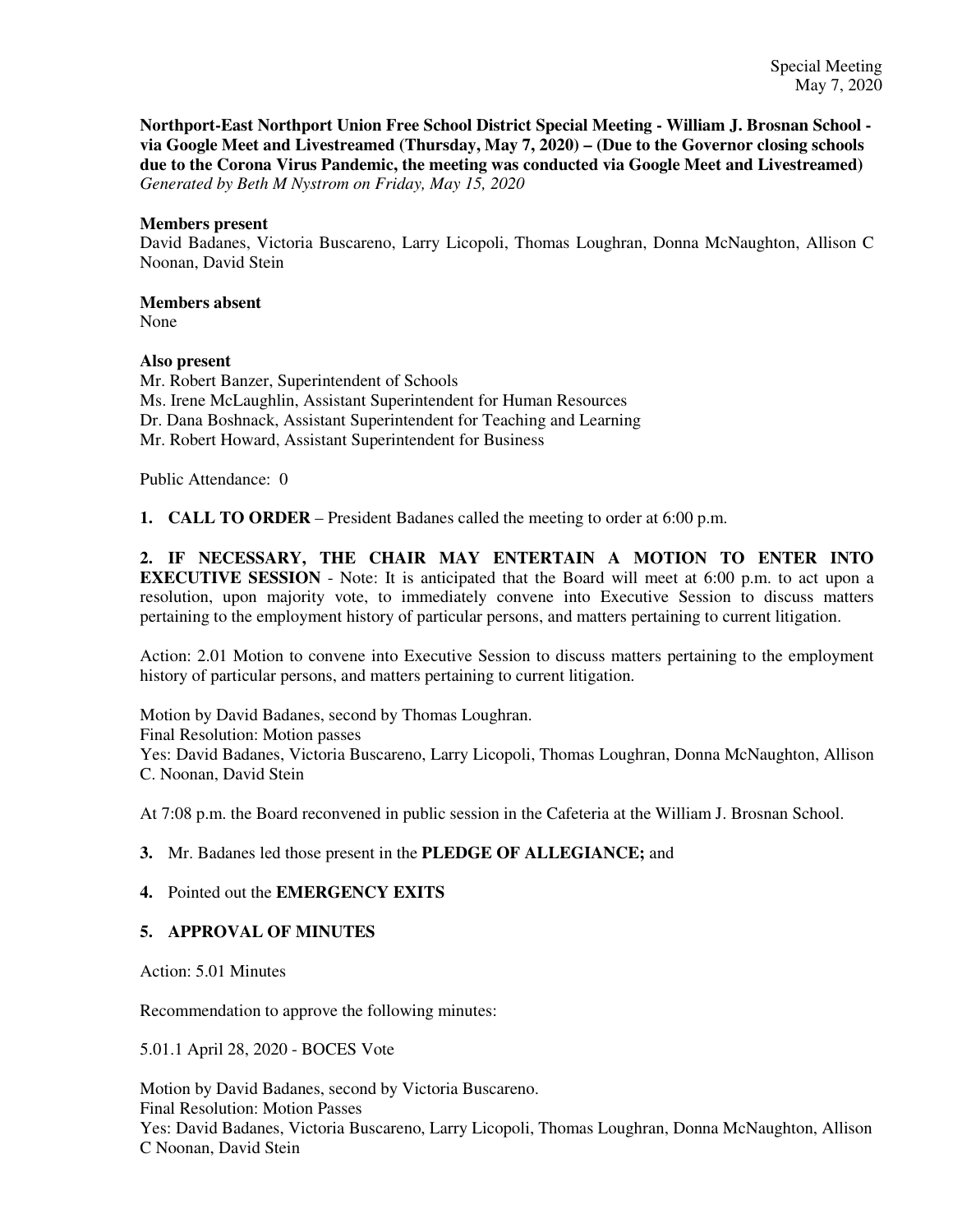### **6. STUDENT AND STAFF RECOGNITION/ANNOUNCEMENTS FROM THE SUPERINTENDENT OF SCHOOLS**

Superintendent Banzer stated that there has been quite a bit of news that has impacted the school district since the last time the Board met. The district is closed for the remainder of the year. Tonight will be a discussion of the proposed 2020-2021 budget and the Governor's Executive Order that was passed last Friday.

Mr. Banzer stated that he met with some senior leaders last week with Students for 60,000 and Mr. Danbusky. It is a very trying time for the seniors and Mr. Danbusky has been meeting with student leaders and class advisors, and considering plans on how to appropriately honor the seniors and give them the recognition they deserve. Mr. Banzer stated that typically the Board recognizes Students of the Month and that will be brought back on May  $29<sup>th</sup>$  and at the two meetings in June.

Mr. Banzer acknowledged the teachers, nurses, food service heroes and principals. There has been a tremendous amount of work done and everyone has stepped up to the challenge.

### **7. SUPERINTENDENT'S REPORT, GENERAL - FOR BOARD ACTION**

Action: 7.01 Personnel Actions Report Recommendation to approve the attached Personnel Actions Report

Motion by David Badanes, second by Thomas Loughran. Final Resolution: Motion Passes Yes: David Badanes, Victoria Buscareno, Larry Licopoli, Thomas Loughran, Donna McNaughton, Allison C Noonan, David Stein

### **8. SUPERINTENDENT'S REPORT, FINANCIAL - FOR BOARD ACTION**

Action: 8.01 Box Tops for Education Program Donation - Pulaski Road Elementary School Recommendation to approve the following resolution:

"RESOLVED, that the Board of Education accept the donation of \$337.50 toward the purchase of classroom supplies for Pulaski Road Elementary School and increase the 2020-2021 budget code A2110.5030.16.0200 by \$337.50 for this purpose.

RESOLVED, that the Board of Education hereby approves an increase in the revenue code A2705 of the 2020-2021 budget by \$337.50 with the understanding that this increase in revenue is the result of the Pulaski Road Elementary School participation in the Box Tops for Education Program."

Motion by David Badanes, second by Thomas Loughran. Final Resolution: Motion Passes Yes: David Badanes, Victoria Buscareno, Larry Licopoli, Thomas Loughran, Donna McNaughton, Allison C Noonan, David Stein

Action: 8.02 Change Order Recommendation to approve the following Change Order:

8.02.1 Change Order No. 1, Bellerose Avenue Elementary School, SED #58-04-04-03-0-019-016, Contract 4A - HVAC Reconstruction, deduct in the amount of \$3,000.00

Motion by David Badanes, second by Thomas Loughran. Final Resolution: Motion Passes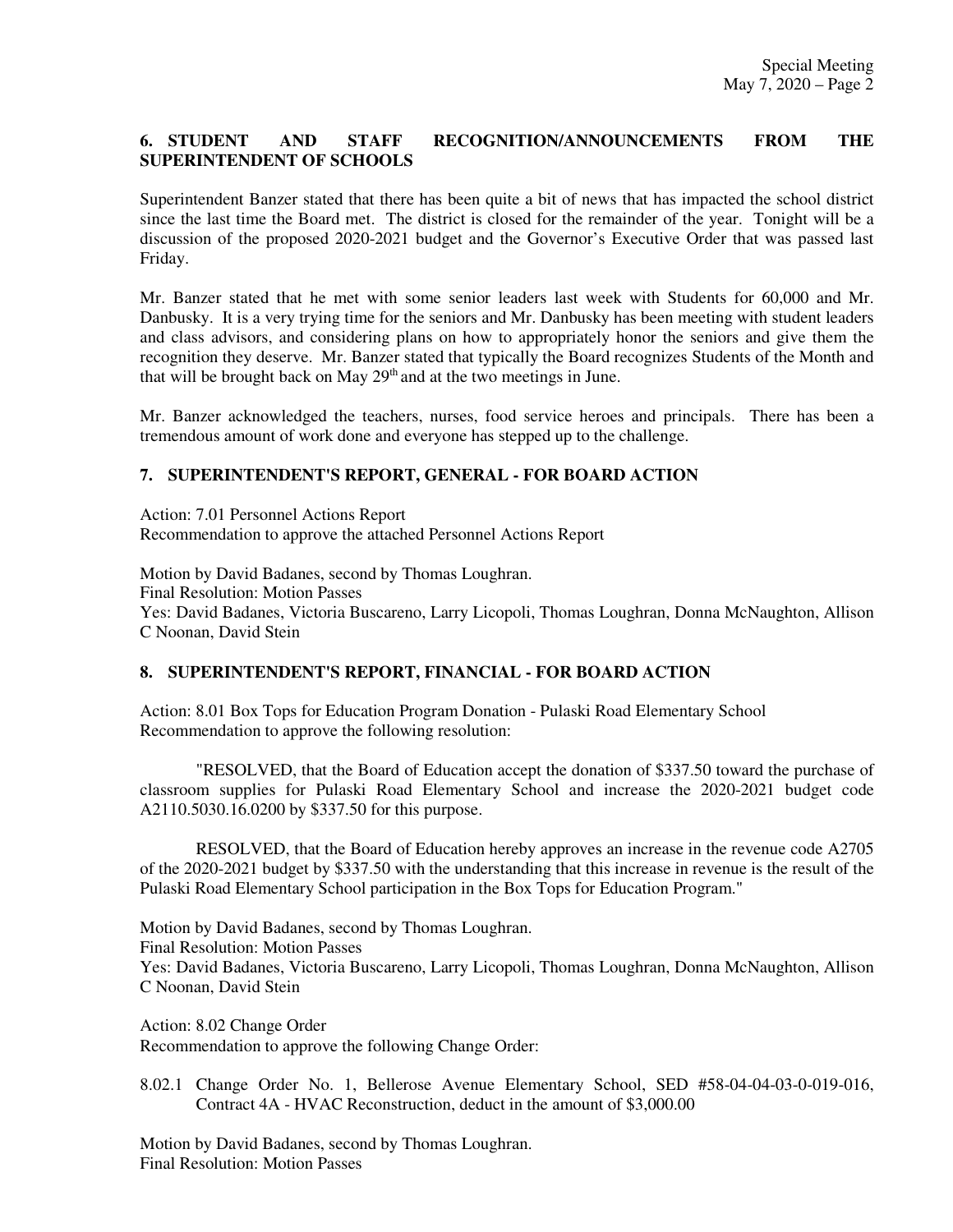Yes: David Badanes, Victoria Buscareno, Larry Licopoli, Thomas Loughran, Donna McNaughton, Allison C Noonan, David Stein

Action: 8.03 Health Service Charges

Recommendation to approve the 2019-2020 health services charge for out-of-district students attending district non-public schools at \$1,058.34 per pupil and authorizing the Superintendent of Schools to execute contracts with school districts indicated in the attached memorandum in the amount specified.

Motion by David Badanes, second by Thomas Loughran. Final Resolution: Motion Passes Yes: David Badanes, Victoria Buscareno, Larry Licopoli, Thomas Loughran, Donna McNaughton, Allison C Noonan, David Stein

Action: 8.04 Claims Auditor's Report Recommendation to approve the Claims Auditor's Reports for Warrants and Schedule of Claims for payments dated:

March 6, 2020 (Payroll Trust & Agency Warrant), March 16, 2020 (Accounts Payable Warrant), March 20, 2020 (Payroll Trust & Agency Warrant), March 31, 2020 (Accounts Payable Warrant), March 2020 (Claims Audit Report)

Motion by David Badanes, second by Thomas Loughran.

Action: 8.05 Claims Auditor's Report - Payroll Audit Recommendation to approve the Claims Auditor's Report - Payroll Audit for the Payroll Distribution/Audit dated March 6, 2020 (William J. Brosnan/Central Office)

Motion by David Badanes, second by Thomas Loughran. Final Resolution: Motion Passes Yes: David Badanes, Victoria Buscareno, Larry Licopoli, Thomas Loughran, Donna McNaughton, Allison C Noonan, David Stein

Action: 8.06 Transfer of General Fund Appropriations Recommendation to approve Transfer of General Fund Appropriations in the 2019-2020 fiscal year (\$20,562.27)

Motion by David Badanes, second by Thomas Loughran. Final Resolution: Motion Passes Yes: David Badanes, Victoria Buscareno, Larry Licopoli, Thomas Loughran, Donna McNaughton, Allison C Noonan, David Stein

Action: 8.07 Transfer of General Fund Appropriations Recommendation to approve Transfer of General Fund Appropriations in the 2019-2020 Fiscal Year (\$79,574.35)

Motion by David Badanes, second by Thomas Loughran. Final Resolution: Motion Passes Yes: David Badanes, Victoria Buscareno, Larry Licopoli, Thomas Loughran, Donna McNaughton, Allison C Noonan, David Stein

Action: 8.08 Settlement and Release Agreement Recommendation to approve the following resolution: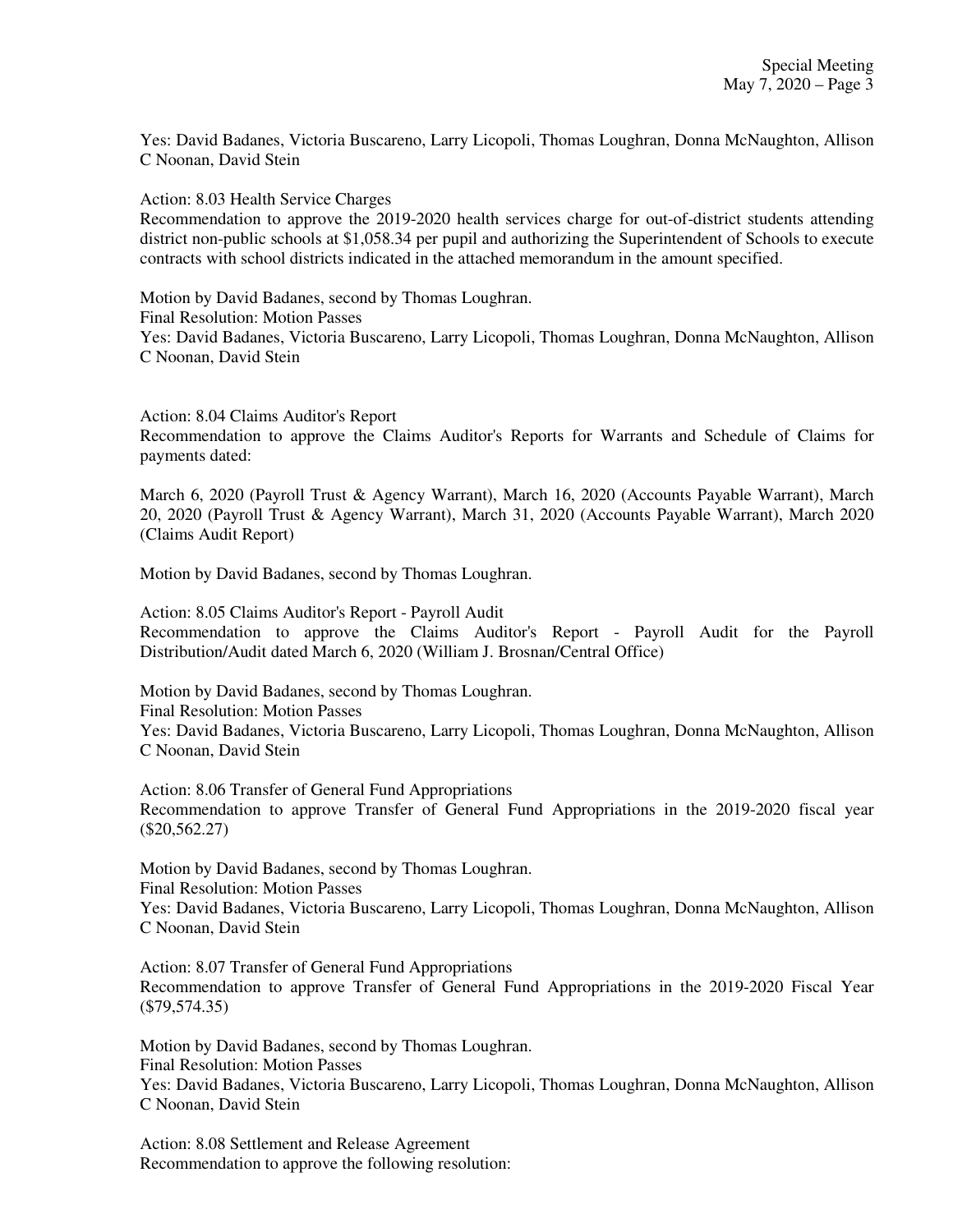"BE IT RESOLVED that the Board of Education hereby authorizes and approves a certain Settlement Agreement and Release pertaining to a student made known to the Board pertaining to a due process complaint, dated April 30, 2020"

Motion by David Badanes, second by Thomas Loughran. Final Resolution: Motion Passes Yes: David Badanes, Victoria Buscareno, Larry Licopoli, Thomas Loughran, Donna McNaughton, Allison C Noonan, David Stein

### **9. PROPOSED 2020-2021 BUDGET**

Discussion: 9.01 Update on Proposed 2020-2021 Budget

Mr. Banzer and Mr. Howard, Assistant Superintendent for Business, presented the proposed 2020-2021 Budget.



# **Northport-East Northport UFSD**

**Budget Presentation** May 7, 2020

Board of Education Meeting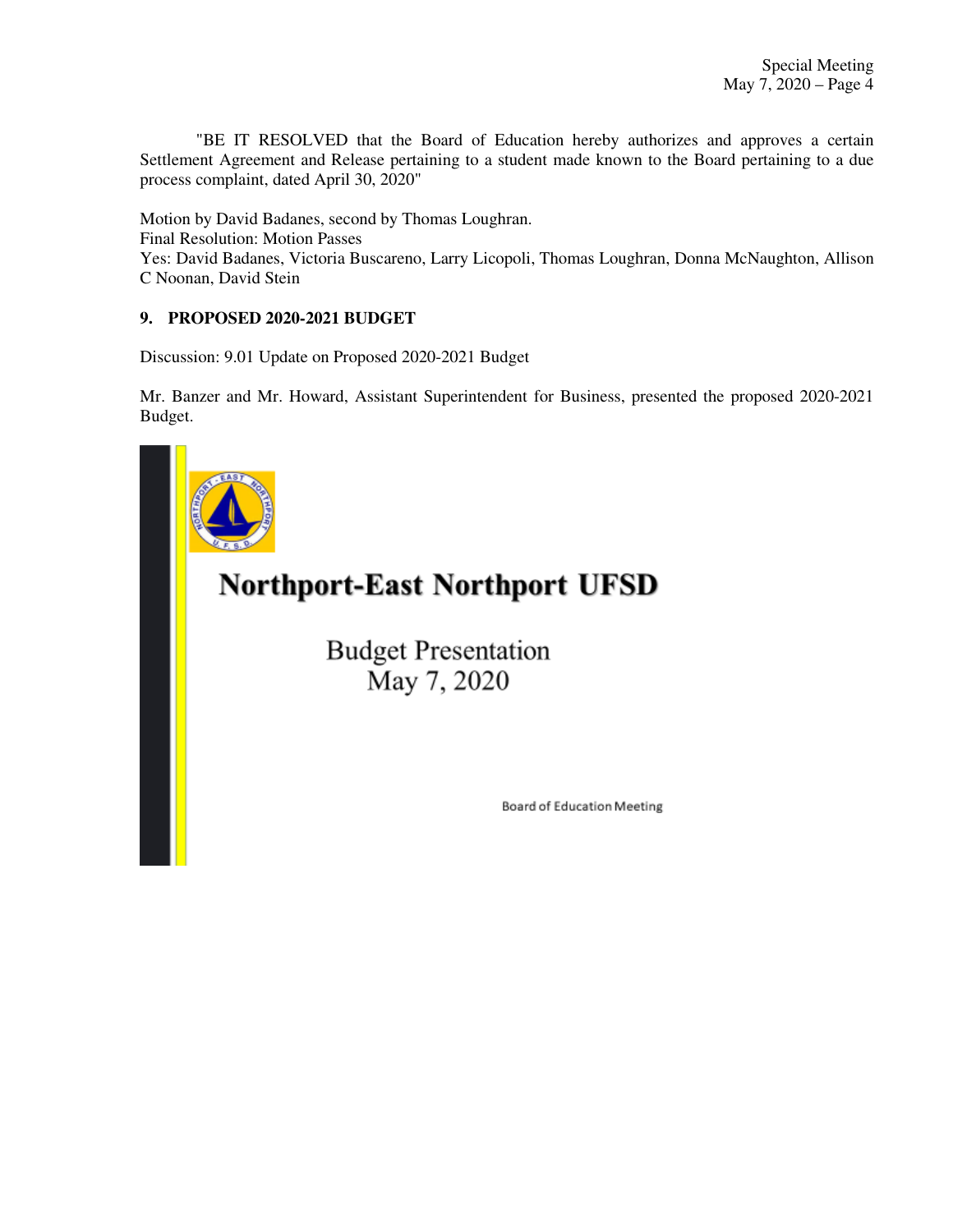# NORTHPORT-EAST NORTHPORT SCHOOLS

### Mission:

Educate, inspire and empower all students to pursue their aspirations and contribute as responsible members of society.

## Vision:

Excellence in all areas without exception.

### Core values & beliefs:

- Students are our first priority.
- Everyone can learn and grow.
- Students, families, staff and community are essential partners.
- . We collaborate in a spirit of trust to make thoughtful and informed decisions.
- . We value creativity and innovation.
- . We challenge and support the whole child.
- We embrace the uniqueness of every student.
- . We treat everyone with dignity, empathy and respect.
- . We provide a safe, secure and supportive environment.
- We use district resources effectively and responsibly.

# **Topics**

- Revised Budget Process & Voting Timeline
- $\Box$  Expenditure Overview
- $\Box$  Revenue Overview
- $\Box$  Managing Cuts in State Aid
- $\Box$  Planning for the future: Fund Balance & Reserves
- $\Box$  Summary & Questions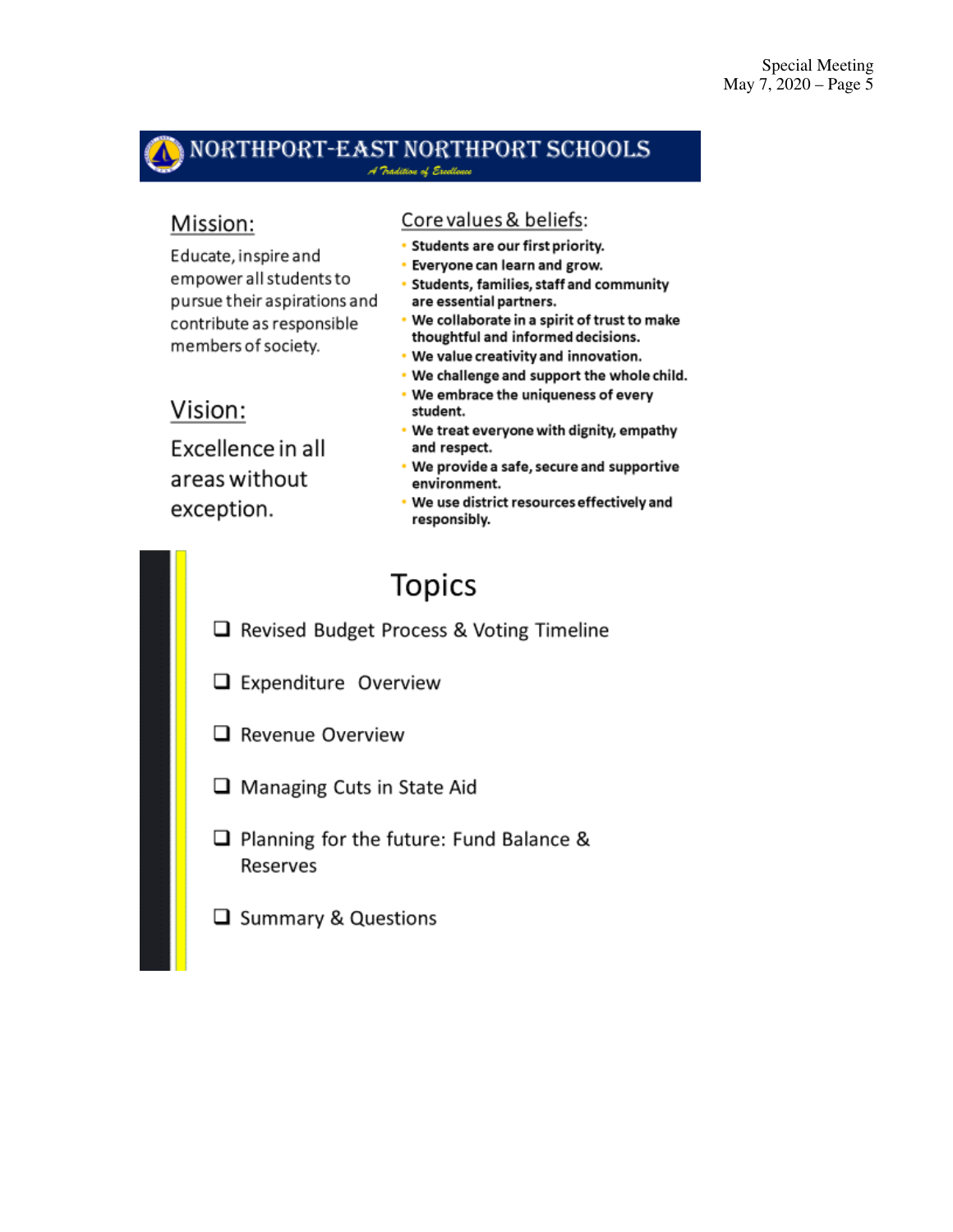## **REVISED Voter Information**

Governor Cuomo issued an Executive Order setting the revised date for the budget vote and school board election for June 9, 2020. Due to the pandemic, the vote will be exclusively by absentee ballot. There will be no voting at the polls. Every eligible voter will be sent an absentee ballot with a postage paid return envelope.

#### All ballots must be received by the District Clerk, no later than 5:00 p.m. on June 9,2020.

#### **Voter Registration:**

Because of the pandemic and the closure of schools, school districts cannot conduct registration of voters at the school building. However, prospective voters can still register to vote with the local county board of elections by completing an online application with the NYS Department of Motor Vehicles at: https://dmv.ny.gov/more-info/electronic-voter-registration-application

#### **Voter Qualifications:**

A qualified voter is one who is a citizen of the United States, 18 years of age or older and a resident of the District for at least thirty days.

## REVISED BUDGET & ELECTION TIMELINE

May 14<sup>th</sup> – Board of Education adopts Budget

May 28<sup>th</sup> – Hearing on Finalized Budget

June 9<sup>th</sup> - Budget Vote and Election of Trustees Absentee ballots due by 5:00 p.m. to the District Clerk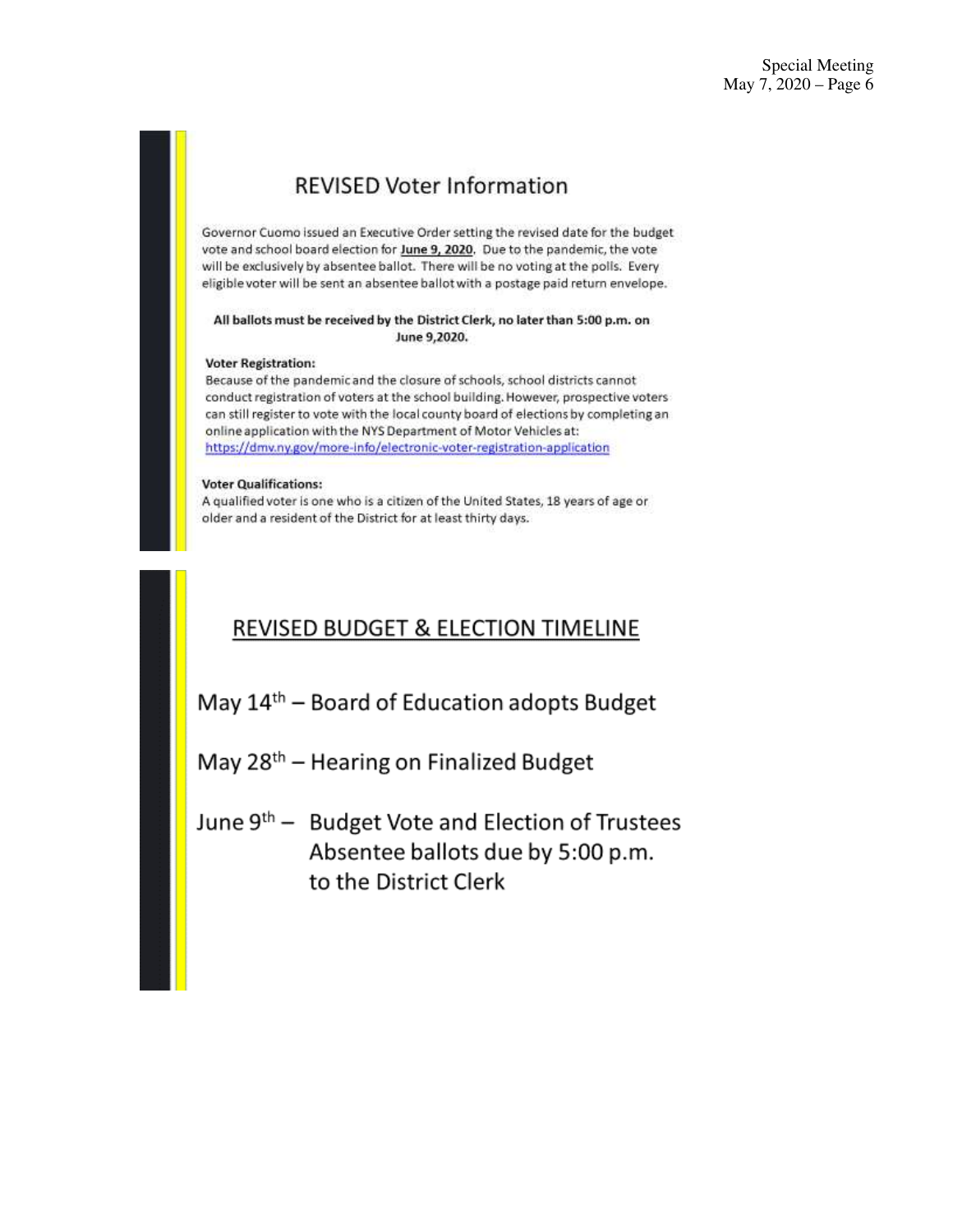# Plan of Work

Immediate: 2020-21 Budget:

- ٠. Reduce Expenditures.
- Apply budget surplus ( Fund Balance) from the 2019-20 school year.  $\bullet$
- Reduce the levy increase in 2020-21 budget year to 0%.

### Beyond the 2020-21 Budget:

- . Fund our reserves to offset future year revenue shortfalls
	- Teacher Retirement system (TRS) reserves to the maximum extent<br>possible in order to help stabilize the likely increases in TRS rate caused by a decline in the state pension system assets.
- $\bullet$ Reduce potential budget deficit created by a 0% tax levy by reducing expenses in the 2021-22 school year by:
	- Teachers retirement incentive in the contract for budget savings in the 2021-22 school year.
	- Consolidating the district and continue to seek efficiencies.

|                                                                                                                         | Draft #1      | Draft $#2$    | Draft #3                    | Draft #4     | <b>Cumulative</b> |  |
|-------------------------------------------------------------------------------------------------------------------------|---------------|---------------|-----------------------------|--------------|-------------------|--|
| <b>CATEGORY</b>                                                                                                         | 2020-21       | 2020-21       | 2020-21                     | 2020-21      | <b>SCHANGE</b>    |  |
| <b>PERSONNEL</b>                                                                                                        | \$93.159.254  | \$92,262,627  | \$92,262,627                | \$92,059,632 | (51.099.622)      |  |
| <b>BENEFITS</b>                                                                                                         | \$39,850,013  | \$39,850,013  | \$39,850,013                | \$39,850,013 |                   |  |
| <b>INSTRUCTION.</b><br><b>SPECIAL</b><br>EDUCATION.<br><b>TECHNOLOGY</b><br><b>AND CENTRAL</b><br><b>ADMINISTRATION</b> | \$20,764,766  | \$20,738,017  | \$20,738,017                | \$20,738,017 | (S26, 749)        |  |
| <b>DEBT SERVICE &amp;</b><br><b>INTERFUND</b><br><b>TRANSFERS</b>                                                       | \$8,064,353   | \$8,064,353   | \$7,814,353                 | \$6,814,353  | (51.250.000)      |  |
| <b>BUILDINGS &amp;</b><br><b>GROUNDS.</b><br><b>SECURITY</b>                                                            | \$5,415,155   | 55,416,155    | \$5,416,155                 | \$5,416,155  | \$1,000           |  |
| <b>TRANSPORTATION</b>                                                                                                   | \$7,838,589   | \$7,874,589   | \$7,874,589                 | \$7,874,589  | \$36,000          |  |
| <b>TOTAL</b>                                                                                                            | \$175,092,130 | \$174,205,754 | \$173,955,754 \$172,752,759 |              | (52,339,371)      |  |
| <b>Budget % Increase</b>                                                                                                | 2.35%         | 1.83%         | 1.68%                       | .98%         |                   |  |

### **Budget Deliberations**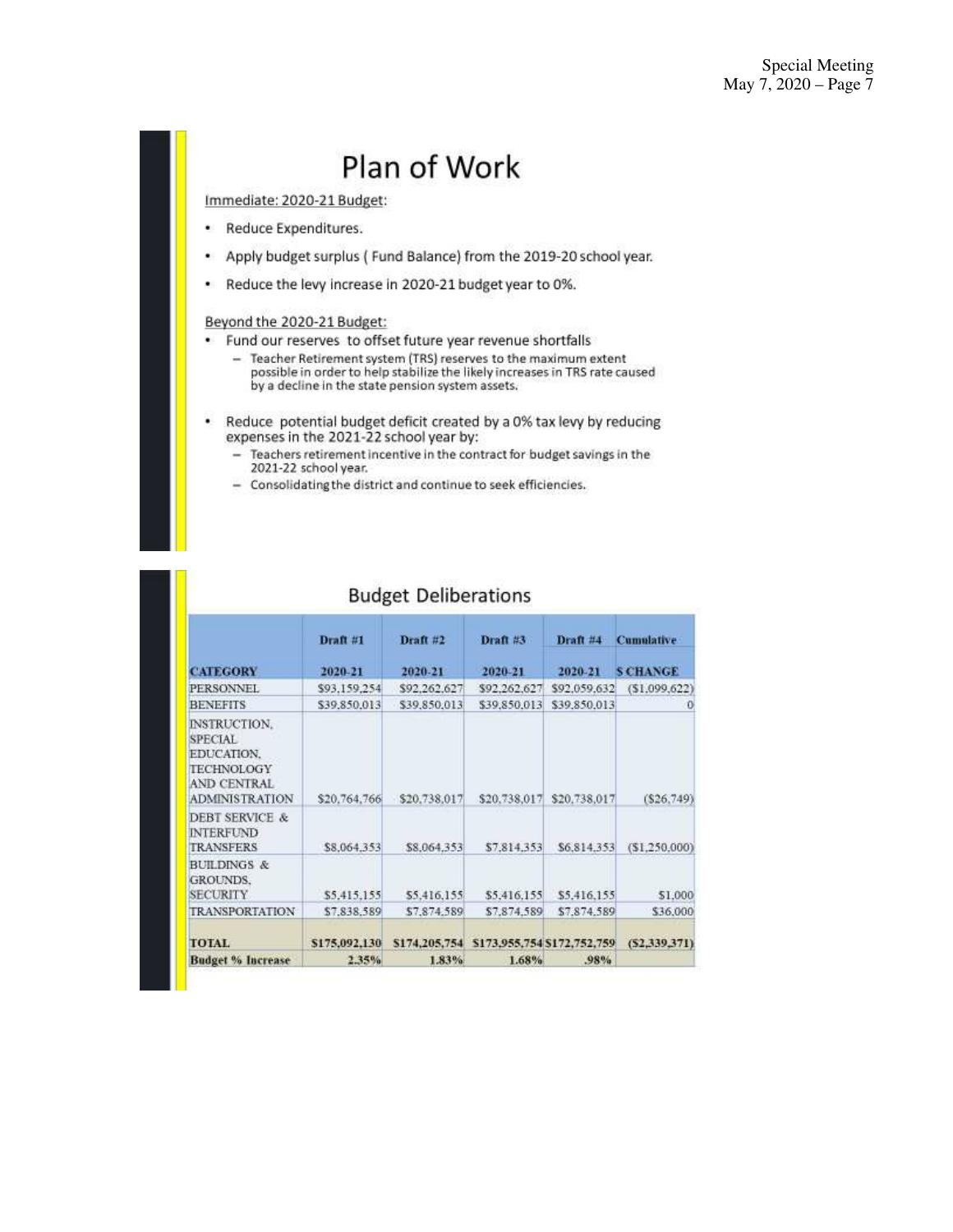## 2020-21 Additional Expenditure Reductions included in Draft #4

| Reduction of BAN Principal Payment |    | \$1,000,000 |
|------------------------------------|----|-------------|
| Kindergarten -1FTE Contingency     | S. | 63,484      |
| Administrator -1 FTE               |    | \$139,511   |
| <b>Total Additional Reductions</b> |    | \$1,202,995 |

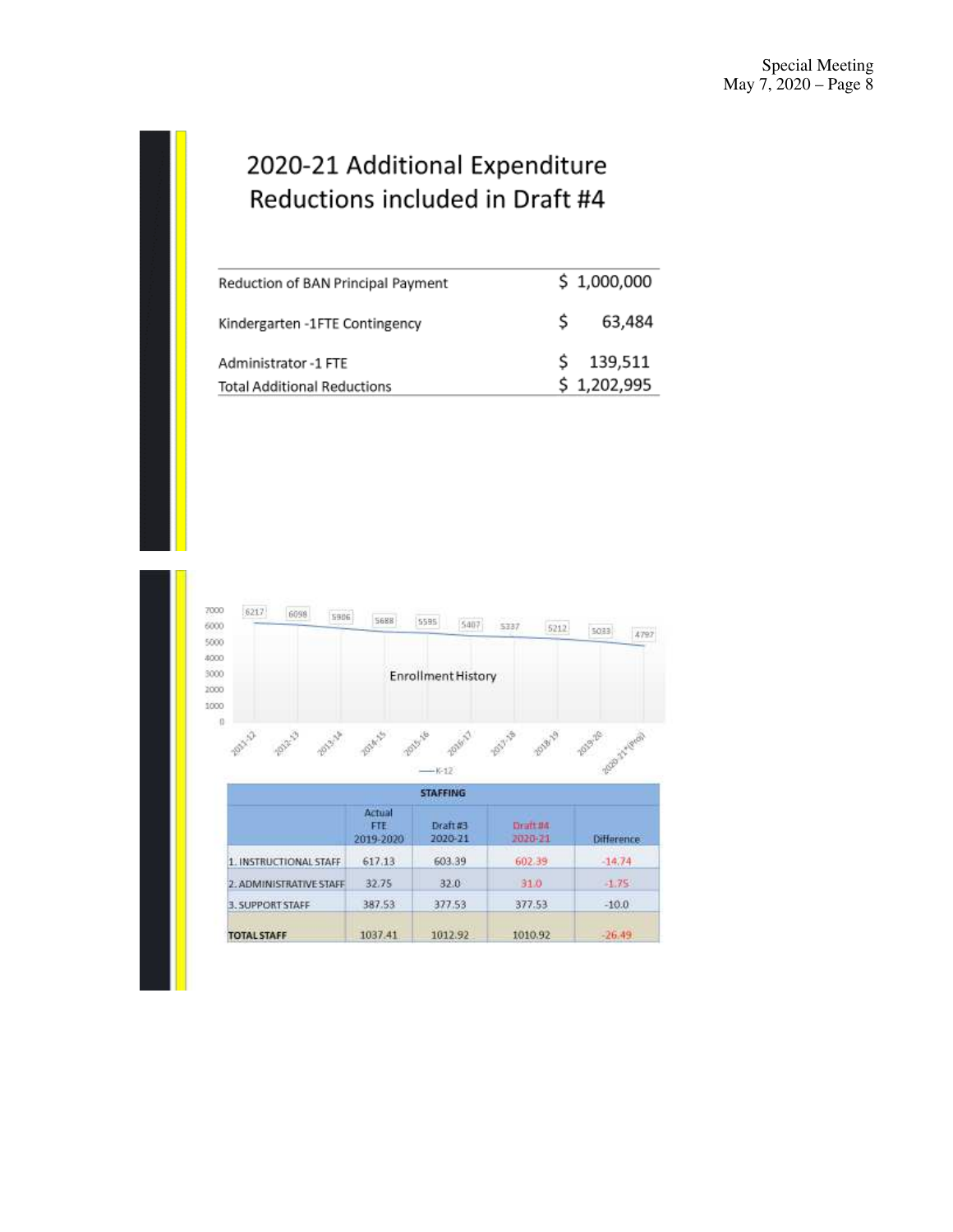| <b>Budget History</b>   |               |                          |  |  |  |  |
|-------------------------|---------------|--------------------------|--|--|--|--|
| Year                    | <b>Budget</b> | % Increase               |  |  |  |  |
| 2015-2016               | \$159,588,325 | <b>STARTING</b><br>0.30% |  |  |  |  |
| 2016-2017               | \$161,380,883 | 1.12%                    |  |  |  |  |
| 2017-2018               | \$163,306,840 | 1.19%                    |  |  |  |  |
| 2018-2019               | \$166,810,381 | 2.15%                    |  |  |  |  |
| 2019-2020               | \$171,077,668 | 2.56%                    |  |  |  |  |
| 2020-21*<br>Preliminary | \$172,752,759 | 0.98%                    |  |  |  |  |

## REVENUE CONSIDERATIONS

| <b>CATEGORY</b>                    | <b>PROJECTIONS*</b><br>2020-21<br>Third version | <b>PROJECTIONS*</b><br>2020-21<br>Fourth version | <b>Difference</b> | Result                             |
|------------------------------------|-------------------------------------------------|--------------------------------------------------|-------------------|------------------------------------|
| <b>TAX LEVY</b>                    | \$152,605,899                                   | \$149,717,642                                    | (52,888,257)      | 0% Levy<br>Increase                |
| <b>STATE AID</b>                   | \$15,939,423                                    | \$15,939,423                                     | 0                 |                                    |
| ASSIGNED<br>FUND<br><b>BALANCE</b> | \$2,706,211                                     | 54,391,473                                       | \$1,685,262       | Increase use<br>of Fund<br>Balance |
| USE OF<br><b>RESERVES</b>          | \$336,721                                       | \$336,721                                        | 0                 |                                    |
| MISC.<br>REVENUE                   | \$2,367,500                                     | \$2,367,500                                      | 0                 |                                    |
| TOTAL                              | \$173,955,754                                   | \$172,752,759                                    | (51, 202, 995)    | Additional<br>Budget<br>Reduction  |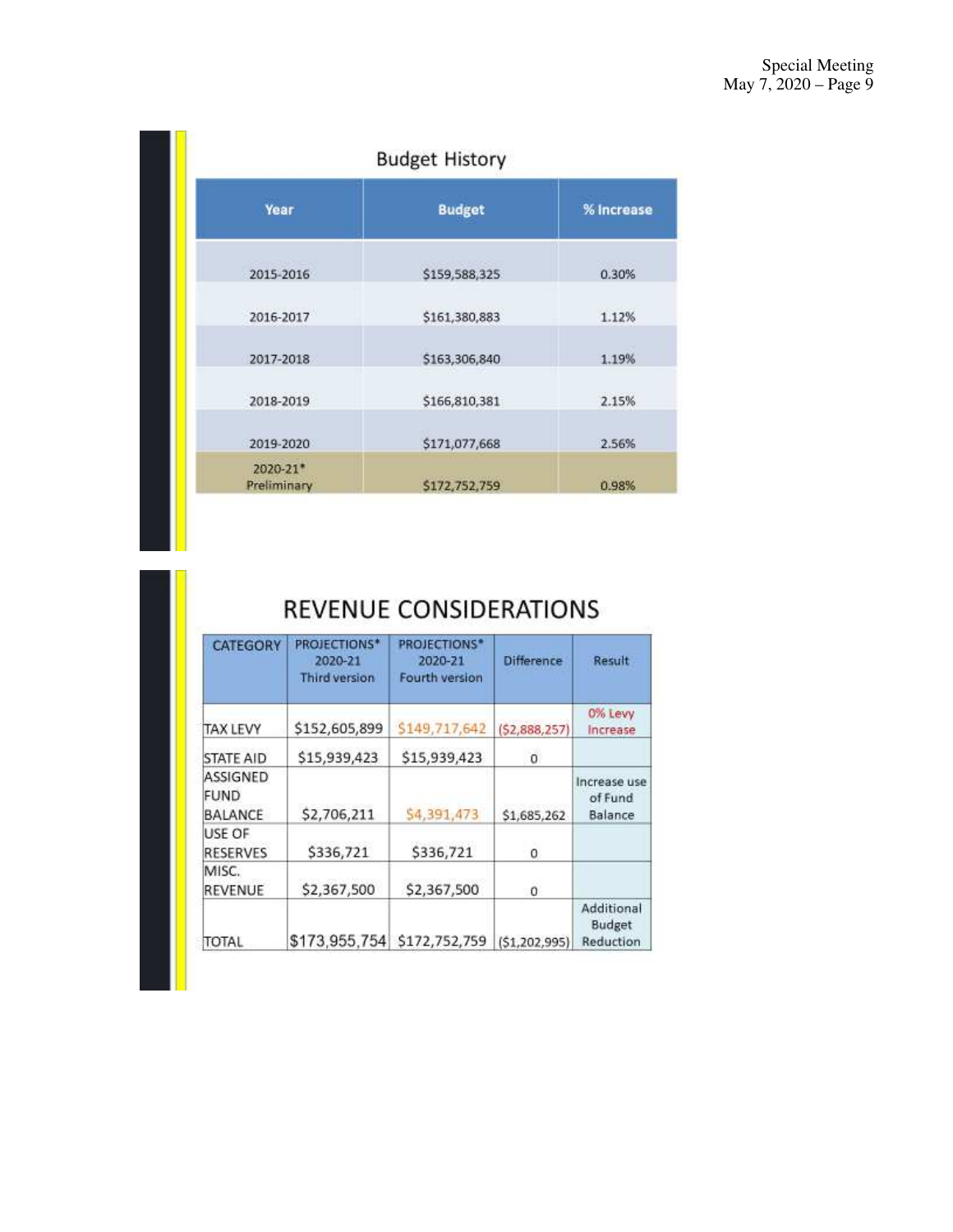# Revenue Sources- Tax Levy

| Year         | <b>Tax Levy Increase</b> | Allowable Levy Limit<br>(Capital Projects) |
|--------------|--------------------------|--------------------------------------------|
| 2014-15      | 1.99%                    | 2.18%                                      |
| 2015-16      | 1.15%                    | 1.81%                                      |
| 2016-17      | 0.50%                    | 0.55%                                      |
| 2017-18      | 1.46%                    | 1.67%                                      |
| 2018-19      | 2.10%                    | 2.38%                                      |
| 2019-20      | 2.56%                    | 3.22%                                      |
| $2020 - 21*$ | 1.93% 0%                 | 1.94% 1.01%                                |
|              |                          |                                            |

\*Proposed Levy- not yet finalized

## **State Aid Considerations**

| <b>State Aid (New York State Budget)</b> | 2019-20        | 2020-21        | Change \$  | Change % |
|------------------------------------------|----------------|----------------|------------|----------|
| <b>Foundation Aid</b>                    | 8,994,301      | 8,994,301      |            | 0.00%    |
| UPK                                      | 67,372         | 67,372         |            | 0.00%    |
| <b>BOCES Aid</b>                         | 2,157,110      | 2,413,907      | 256,797    | 11.90%   |
| High Cost Excess Cost Aid                | 542,584        | 642,900        | 100,316    | 18.49%   |
| Private Excess Cost Aid                  | 519,522        | 488,540        | (30, 982)  | $-5.96%$ |
| Software, Library, Textbook Aid          | 449,031        | 436,698        | (12, 333)  | $-2.75%$ |
| <b>Transportation Aid</b>                | 963,599        | 1,131,304      | 167,705    | 17.40%   |
| <b>Building Aid</b>                      | 1,263,215      | 1,279,782      | 16,567     | 1.31%    |
| High Tax Aid                             | 735,742        | 735,742        |            | 0.00%    |
| Pandemic Adjustment                      |                | (183, 751)     |            |          |
| <b>Federal CARES Restoration</b>         |                | 183,751        |            |          |
| TOTAL                                    | 15,692,476     | 16,190,546     | 498,070    | 3.17%    |
| General Fund Aid (Excludes UPK)          | 15,625,104     | 16,123,174     | 498,070    | 3.19%    |
| Northport- East Northport Budget         | 2019-20 Budget | 2020-21 Budget |            |          |
| <b>Total State Aid Budget</b>            | 16,130,805     | 15,939,423     | (191, 382) | $-1.19%$ |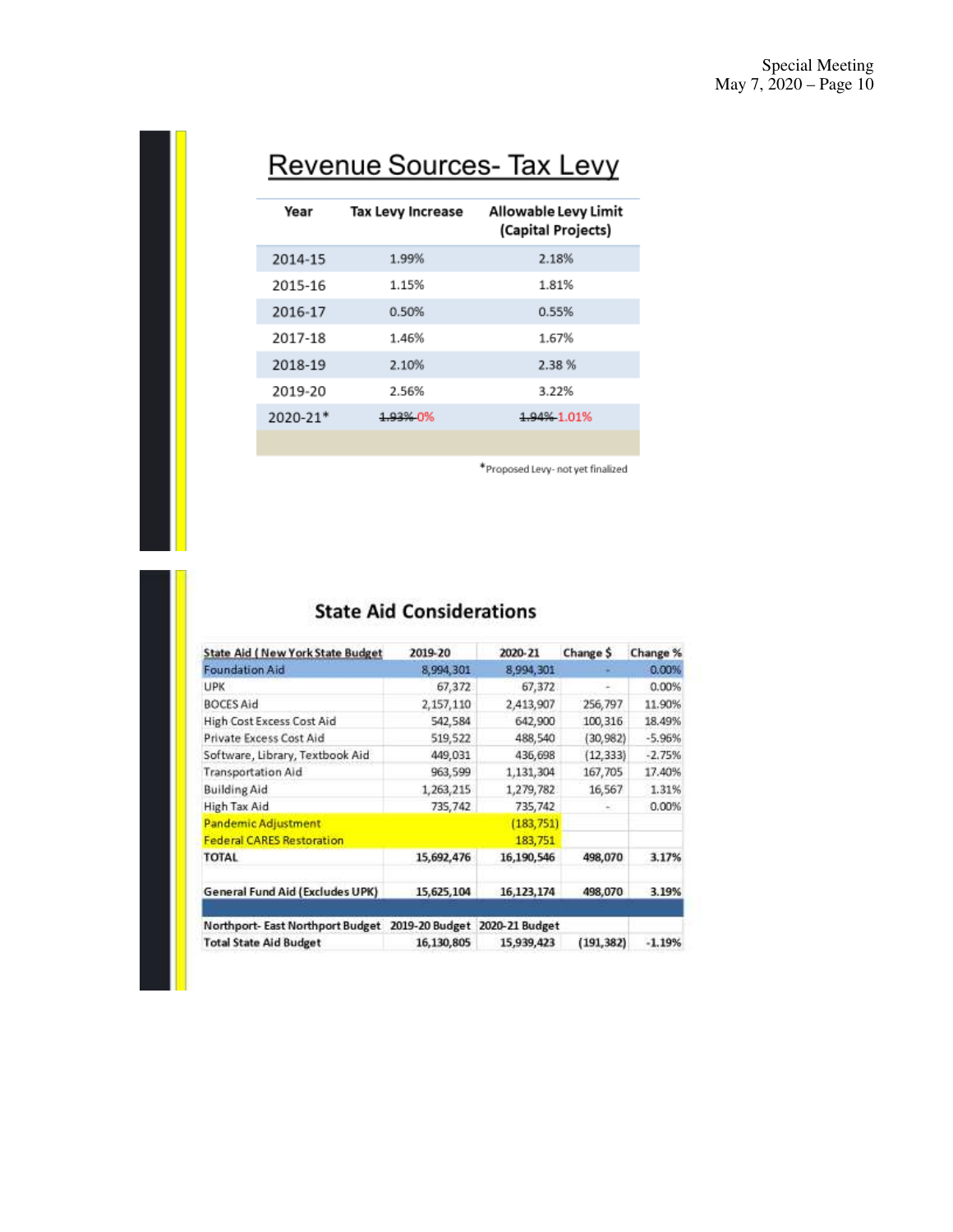### **NYS MEASUREMENT PERIODS**

Leading to potential state aid reductions

• The budget contains a mechanism to match revenues received to revenues forecast as well as budgeted and actual spending, and adjust overall state spending accordingly.

The three measurement periods for 2020 are:

- $-$  April 1-30
- May 1-June 30
- July 1-December 31

• If revenues received are less than the forecast or actual spending is ahead of budgeted spending, then NYS Director of Budget can implement an across the board reduction -The legislature will have 10 days to develop its own plan through a concurrent resolution

> Expenditures to be deferred to address potential state aid cuts during 20-21 school year

Plan to cover a 20% reduction in Foundation Aid:

| <b>Transfer to Capital</b>                      | \$616,750   |
|-------------------------------------------------|-------------|
| 10% Materials & Supplies + Equipment            | \$325,000   |
| School Bus purchase (1)                         | \$125,000   |
| Transportation Truck (1)                        | \$50,000    |
| Security Technology Infrastructure Upgrades     | \$350,000   |
| Delay PD/Conferences/Mentoring                  | \$68,000    |
| Additional 10% Materials & Supplies + Equipment | \$325,000   |
| <b>Total Deferred</b>                           | \$1,859,750 |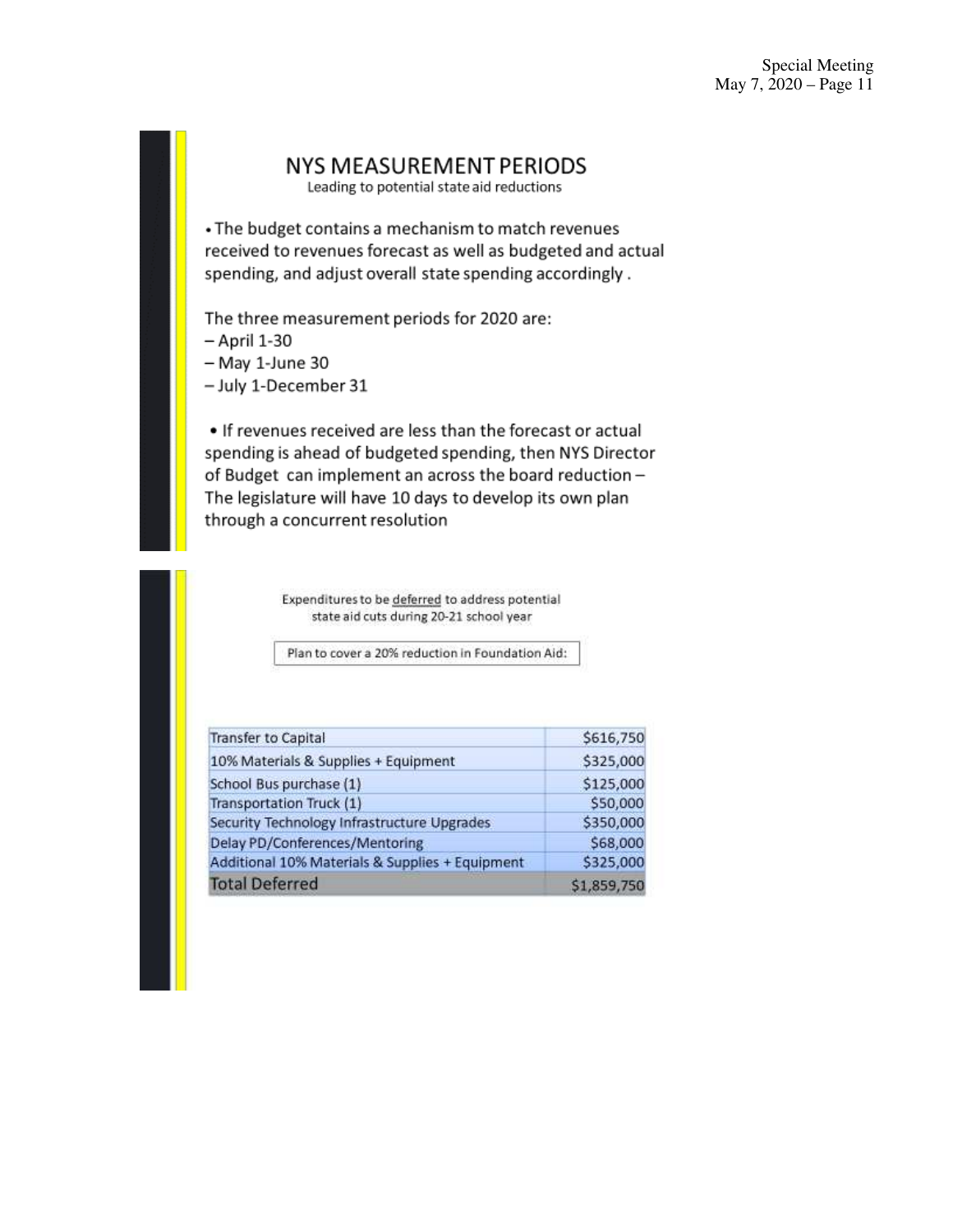## Possible expenditure reductions during the year- Worst case scenario:

Eliminate late bus runs

**Eliminate/Reduce Field Trips** 

Reduce Athletic opportunities ( # of games, teams, coaches)

Discuss bargaining unit concessions, if necessary

Reduce FTE during the year, if necessary

Consider further Fund Balance & Reserves appropriation

# **RESERVES & FUND BALANCE**

|                                            | Current<br>Balance | Reserve<br>Plan<br>Maximum | <b>Current Year</b><br>Funding | Permissable Not To Exceed Funding<br><b>Resolution</b> | Priority         |
|--------------------------------------------|--------------------|----------------------------|--------------------------------|--------------------------------------------------------|------------------|
| <b>Reserves</b>                            | 4/1/2020           | 6/30/2020                  | 6/30/2020                      |                                                        |                  |
| Workers' Compensation Reserve Fund         | 2,497,332          | 4,857,812                  | 2,360,480                      |                                                        | 500,000 Moderate |
| Unemployment Insurance Reserve Fund        | 820,922            | 138,600                    | (682,322)                      |                                                        |                  |
| Retirement Contribution Reserve Fund (ERS) | 2,581,999          | 7,441,536                  | 4,859,537                      | 1,500,000 High                                         |                  |
| Retirement Contribution Reserve Fund (TRS) | 800,000            | 2,200,047                  | 1,400,047                      | 11400 GAT Verry High                                   |                  |
| <b>FBALR</b>                               | 2,942.231          | 6,181,688                  | 3,239,457                      |                                                        |                  |
| Insurance Reserve Fund                     | 50.564             | 50,564                     |                                |                                                        |                  |
| 2008 Capital Reserve Fund                  |                    |                            |                                |                                                        |                  |
| 2012 Capital Reserve Fund                  | 528,812            | 2,028,812                  | 1,500,000                      | 1,500,000 High                                         |                  |
| 2018 Capital Reserve Fund                  | 1,142,255          | 3.142.255                  | 2,000.000                      | 2,000,000 High                                         |                  |
| <b>Total Reserves</b>                      | 11,364,115         | 26,041,314                 | 14,677,199                     | 6,900.047                                              |                  |
| <b>Fund Balances</b>                       | Current            | Budgeted                   | \$ Change                      |                                                        |                  |
| Assigned Fund Balance                      | 2,375,000          | 4,391,473                  | 2,016,473                      |                                                        |                  |
| Unassigned Fund Balance                    | 6,843,106          | 6,910,110                  | 67.004                         |                                                        |                  |
| <b>Total Fund Balance</b>                  | 9,218,106          | 11, 301, 583               | 2,083,477                      |                                                        |                  |
| <b>Total Fund Balance &amp; Reserves</b>   | 20,582,221         | 37, 342, 897               | 16,760,676                     |                                                        |                  |

Projecting a \$2,100,000-\$5,000,000 surplus from the 2019-2020 School Year. (Variability caused by many unknowns due to COVID-19)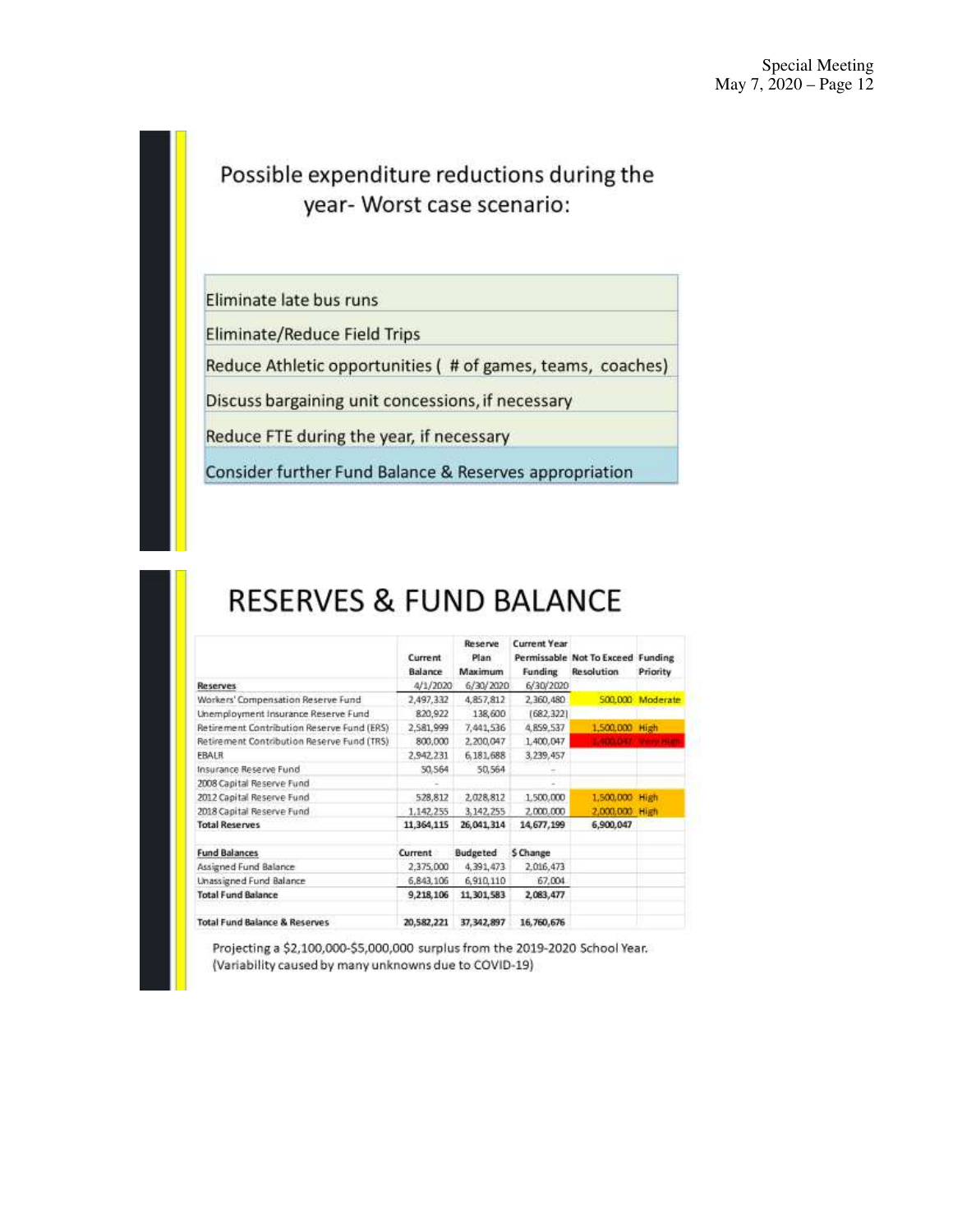# 2020-21 Surplus Strategy

Projecting a \$2,100,000-\$5,000,000 surplus from the 2019-2020 School Year. (Variability caused by many unknowns due to COVID-19)

|                                    |   |    | Low Estimate |    | <b>High Estimate</b> |
|------------------------------------|---|----|--------------|----|----------------------|
| 2019-20 Surplus                    |   |    | \$2,100,000  | S. | 5,000,000            |
| Additional Assigned Fund Balance   |   |    | \$2,016,473  | S  | 2,016,473            |
| Additional Unassigned Fund Balance |   | Ŝ  | 67.004       | s  | 67,004               |
| Amount available for reserves      | = | \$ | 16,523       | Ŝ  | 2,916,523            |
| <b>Reserves</b>                    |   |    |              |    |                      |
| Priority #1 TRS Reserve            |   | Ś  | 16,523       | Ś  | 1,400,047            |
| Priority #2 Capital Reserves       |   | \$ |              | Ś  | 1,516,476            |
| <b>Total Reserves Funded</b>       |   | Ś  | 16,523       | Ś  | 2,916,523            |



Rate for 2020-21 Rate= 9.53%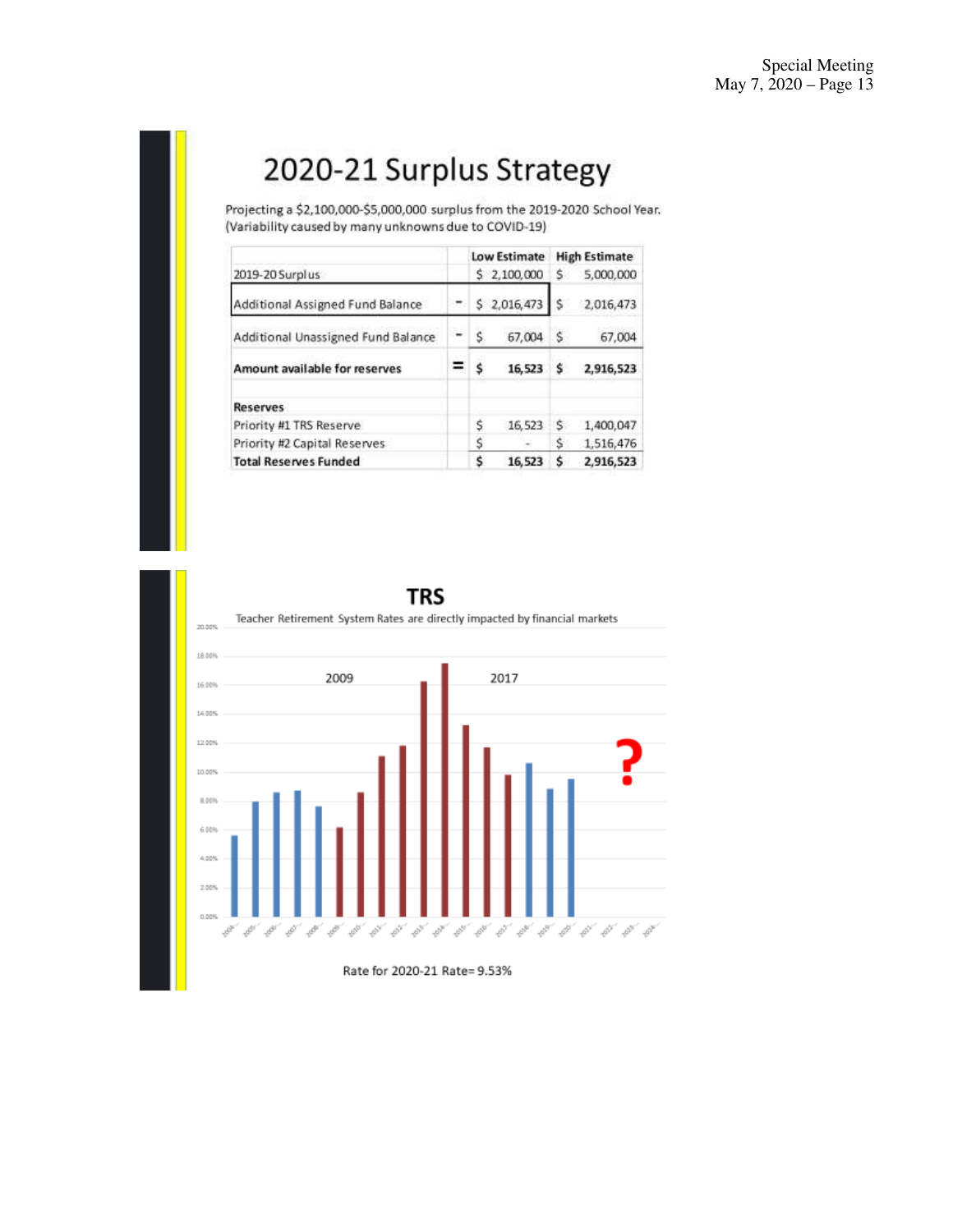| <b>TRS Rate Increase</b> | \$ Increase  |
|--------------------------|--------------|
| 1%                       | 732,732.49   |
| 2%                       | 1,465,464.98 |
| 3%                       | 2,198,197.47 |
| 4%                       | 2,930,929.96 |
| 5%                       | 3,663,662.45 |
| 6%                       | 4,396,394.94 |
| 7%                       | 5,129,127.43 |
| 8%                       | 5,861,859.92 |
| 9%                       | 6,594,592.41 |
| 10%                      | 7,327,324.90 |
|                          |              |

### TRS- POTENTIAL IMPACT TO BUDGET- Future Years

### Financial Planning-Projected Impact on Fund Balance & Reserves

### Status Quo

|                                             | 2020-21<br>Proposed<br><b>Budget</b> | 2021-22<br>Projected | 2022-23<br>Projected | 2023-24<br>Projected                         | 2024-25<br>Projected | 2025-26<br>Projected                                  |
|---------------------------------------------|--------------------------------------|----------------------|----------------------|----------------------------------------------|----------------------|-------------------------------------------------------|
| Levy Increase                               | 0%                                   | 1.50%                | 1.50%                | 1.50%                                        | 1.50%                | 1.50%                                                 |
| <b>Expenses</b>                             | \$172,752,760                        | \$179,014,603        |                      | \$184,314,199 \$190,021,618 \$195,954,044    |                      | \$202,077,324                                         |
| Revenue                                     | \$168,024,565                        | \$170,291,377        |                      | \$172,693,100 \$175,130,260 \$177,603,387    |                      | \$180,113,021                                         |
| Surplus/Deficit                             | (4,728,195)                          | (8, 723, 226)        | (11,621,099)         | (14,891,359)                                 | (18, 350, 657)       | (21,964,303)                                          |
| <b>Beginning fund</b><br>Balance            | \$24,582,221                         | 519,854,026          | \$11,130,800         | (5490, 299)                                  | (515, 381, 657)      | (533, 732, 314)                                       |
| Reserves &<br><b>Fund Balance</b><br>Needed | (54, 728, 195)                       | (58, 723, 226)       |                      | (\$11,621,099) (\$14,891,359) (\$18,350,657) |                      | (521, 964, 303)                                       |
| <b>Ending Fund</b><br>balance               | \$19,854,026                         | \$11,130,800         | (5490, 299)          |                                              |                      | $(515, 381, 657)$ $(533, 732, 314)$ $(555, 696, 617)$ |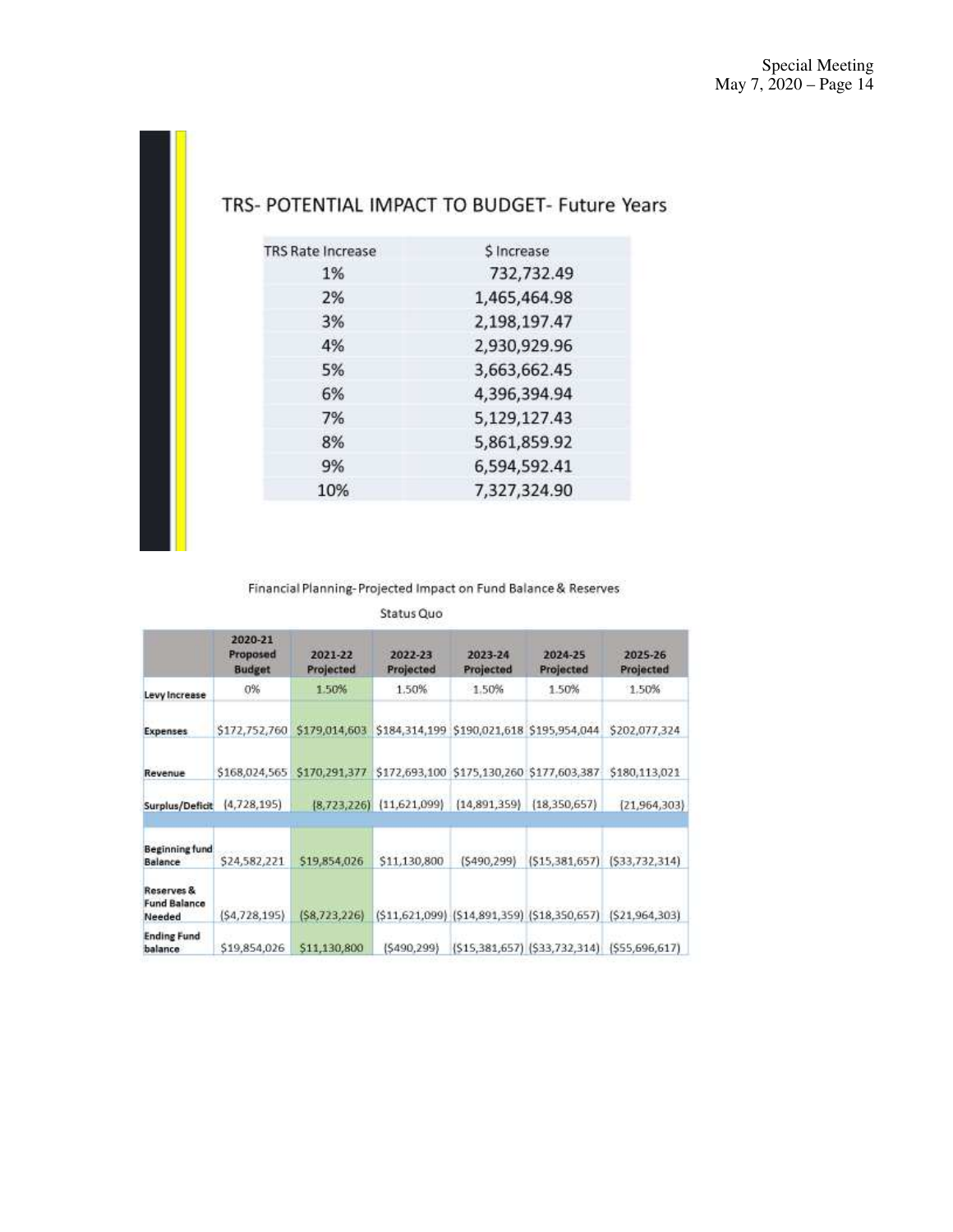### Financial Planning-Projected Impact on Fund Balance & Reserves

### Includes Estimated Budget Savings from Retirements and Future Study Implementation in 2021-22

|                                             | 2020-21<br>Proposed<br><b>Budget</b> | 2021-22<br>Projected | 2022-23<br>Projected                      | 2023-24<br>Projected | 2024-25<br>Projected         | 2025-26<br>Projected |
|---------------------------------------------|--------------------------------------|----------------------|-------------------------------------------|----------------------|------------------------------|----------------------|
| Levy Increase                               | 0%                                   | 1.50%                | 1.50%                                     | 1.50%                | 1.50%                        | 1.50%                |
| Expenses                                    |                                      |                      | \$172,752,760 \$172,870,603 \$178,022,743 |                      | \$183,579,168 \$189,356,974  | \$195,321,925        |
| Revenue                                     |                                      |                      | \$168,024,565 \$170,291,377 \$172,693,100 | \$175,130,260        | \$177,603,387                | 5180,113,021         |
| Surplus/Deficit                             | (S4, 728, 195)                       | (S2, 579, 226)       | (55, 329, 643)                            |                      | (\$8,448,908) (\$11,753,587) | (S15, 208, 903)      |
| <b>Beginning fund</b><br><b>Balance</b>     | \$24,582,221                         | \$19,854,026         | 517,274,800                               | \$11,945,157         | \$3,496,250                  | (58, 257, 338)       |
| Reserves &<br><b>Fund Balance</b><br>Needed | (54, 728, 195)                       | (52, 579, 226)       | (55, 329, 643)                            | (58, 448, 908)       | (S11, 753, 587)              | (515, 208, 903)      |
| <b>Ending Fund</b><br>balance               | \$19,854,026                         | \$17,274,800         | \$11,945,157                              | \$3,496,250          | (58, 257, 338)               | (523, 466, 241)      |

Financial Planning-Projected Impact on Fund Balance & Reserves

40,000,000

Projected Trajectory if status quo remains

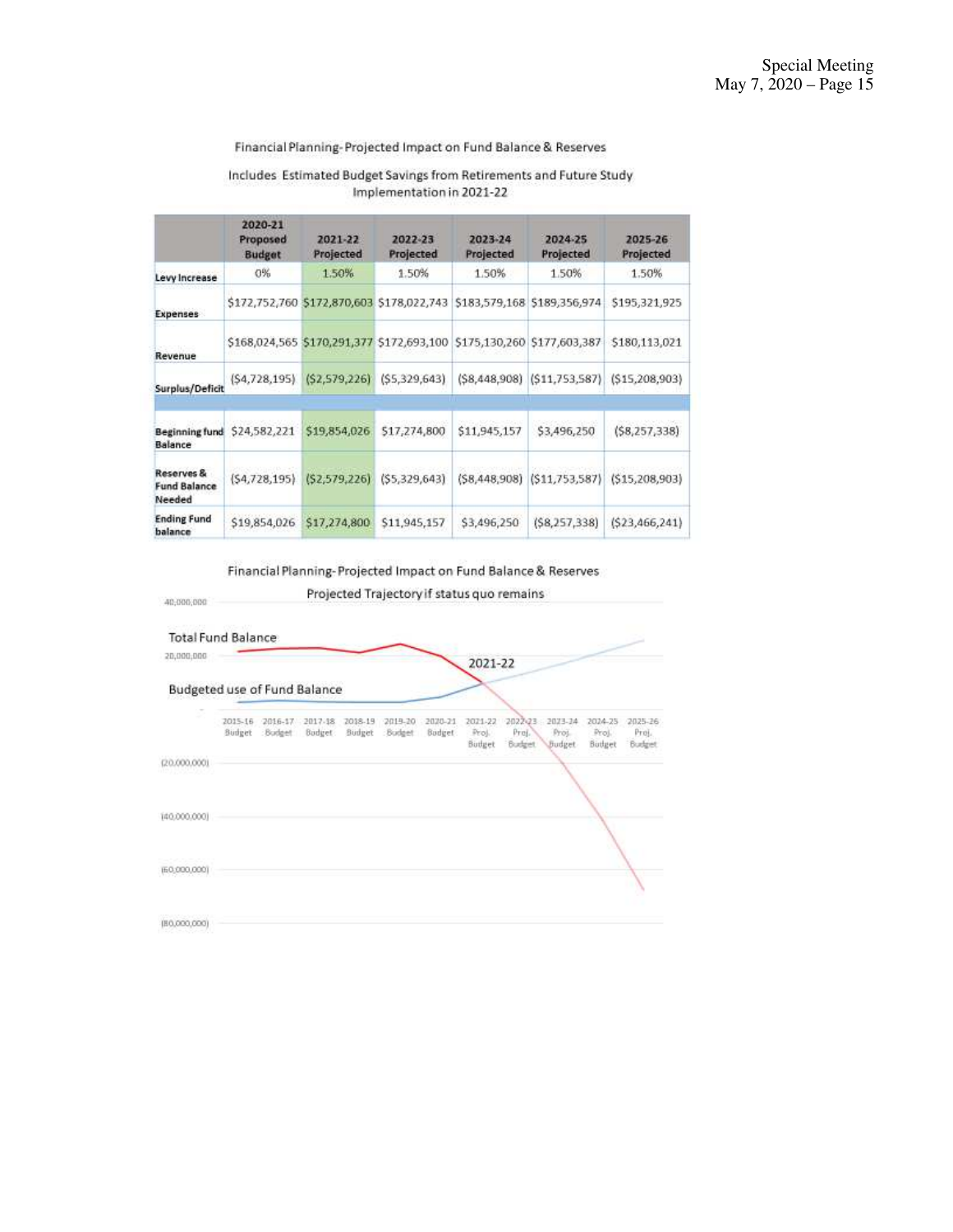

#### Financial Planning-Projected Impact on Fund Balance & Reserves

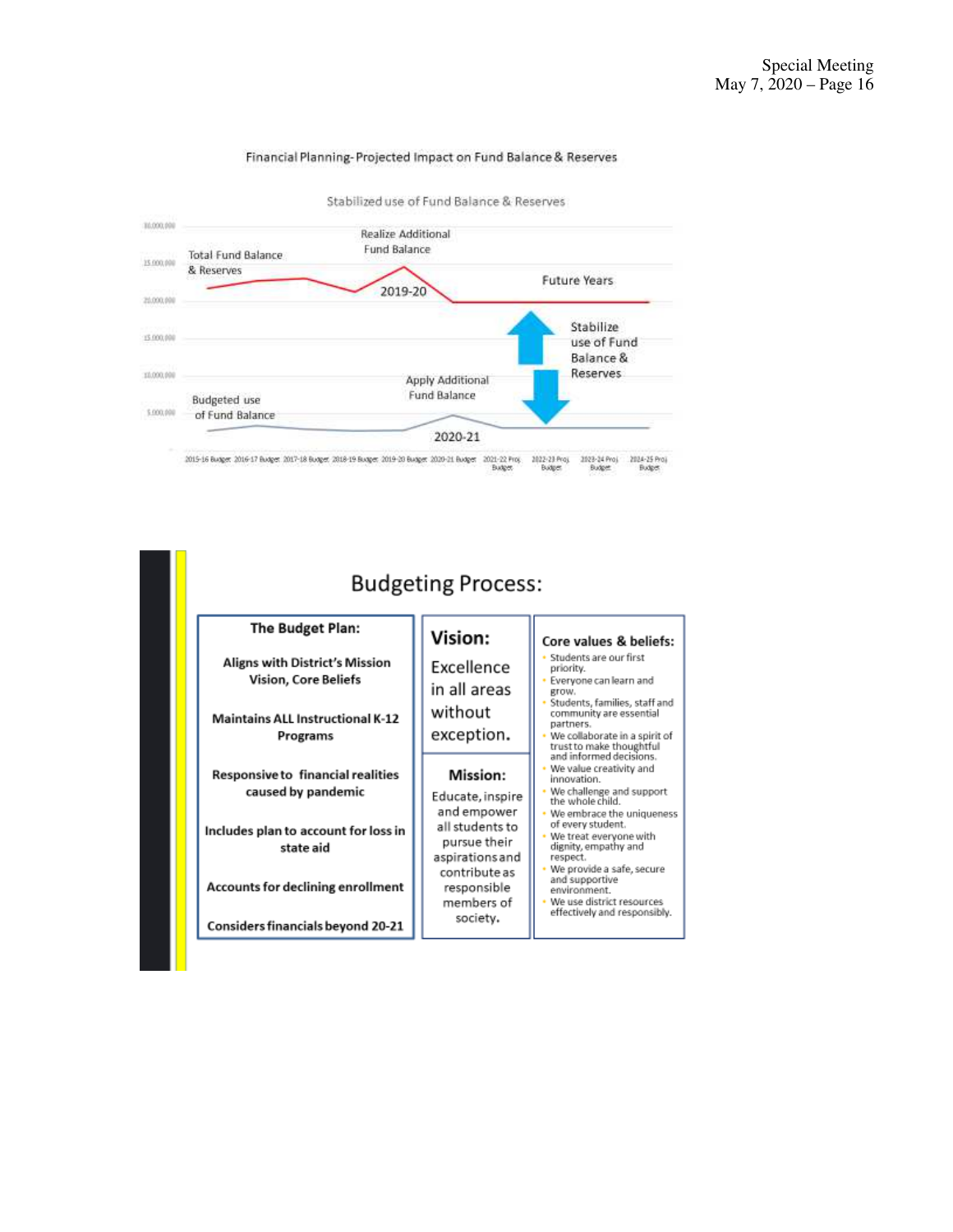

There was a discussion regarding the proposed 2020-2021 budget and the 0% tax levy, expenditure reductions, vendor contracts, transportation routing, bond anticipation notes, programs and class size supported at the current levels, revenue considerations, enrollment history, State Aid considerations, reserves and fund balance, potential contingencies, professional development, retirement incentives, capital projects, the outlook for providing instruction in the fall, and the status of the future study.

**10. ADJOURNMENT** - Board policy requires adjournment by 10:30 pm, unless meeting is extended by vote.

Information: 10.01 Upcoming Meetings

Action: 10.02 Revised Board Meeting Calendar Recommendation to add the following Board Meetings to the calendar: Thursday, May 14, 2020 (Meeting to Finalize Budget), Thursday, May 28, 2020 (Hearing on Finalized Budget)

Motion by David Badanes, second by Allison C Noonan. Final Resolution: Motion Passes Yes: David Badanes, Victoria Buscareno, Larry Licopoli, Thomas Loughran, Donna McNaughton, Allison C Noonan, David Stein

REGULAR MEETING Thursday, June 4, 2020 7:00 p.m. William J. Brosnan School Cafeteria

REGULAR MEETING Thursday, June 18, 2020 7:00 p.m. William J. Brosnan School Cafeteria